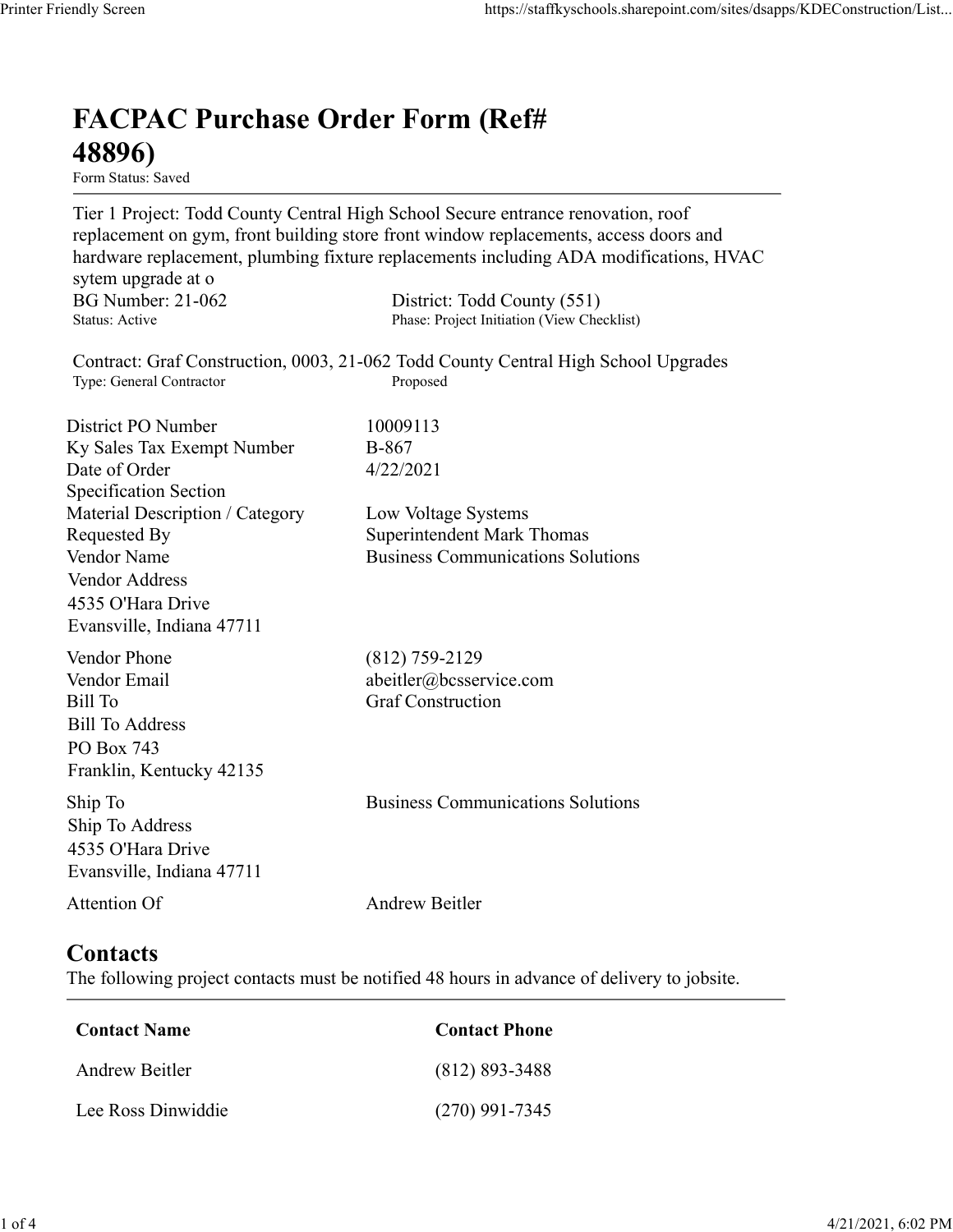## Materials

| Item<br><b>Item Description</b><br>Quantity<br><b>Unit Price</b><br><b>Total</b><br><b>Number</b><br>Low Voltage Systems<br>$\mathbf{1}$<br>\$268,284.14<br>Purchase Order Total:                                                                  |                                 |  | https://staffkyschools.sharepoint.com/sites/dsapps/KDEConstruction/List |
|----------------------------------------------------------------------------------------------------------------------------------------------------------------------------------------------------------------------------------------------------|---------------------------------|--|-------------------------------------------------------------------------|
| <b>Materials</b><br>Furnish the necessary materials to complete the following bid package(s) / specification<br>section(s) in its entirety. All materials shall be in accordance with the requirements of the<br>Contract.<br><b>Authorization</b> |                                 |  |                                                                         |
|                                                                                                                                                                                                                                                    |                                 |  |                                                                         |
|                                                                                                                                                                                                                                                    |                                 |  |                                                                         |
|                                                                                                                                                                                                                                                    |                                 |  | \$268,284.14                                                            |
|                                                                                                                                                                                                                                                    |                                 |  | \$268,284.14                                                            |
|                                                                                                                                                                                                                                                    |                                 |  |                                                                         |
| 4/22/2021<br>Vendor Authorization Date<br>4/22/2021                                                                                                                                                                                                | <b>Owner Authorization Date</b> |  |                                                                         |